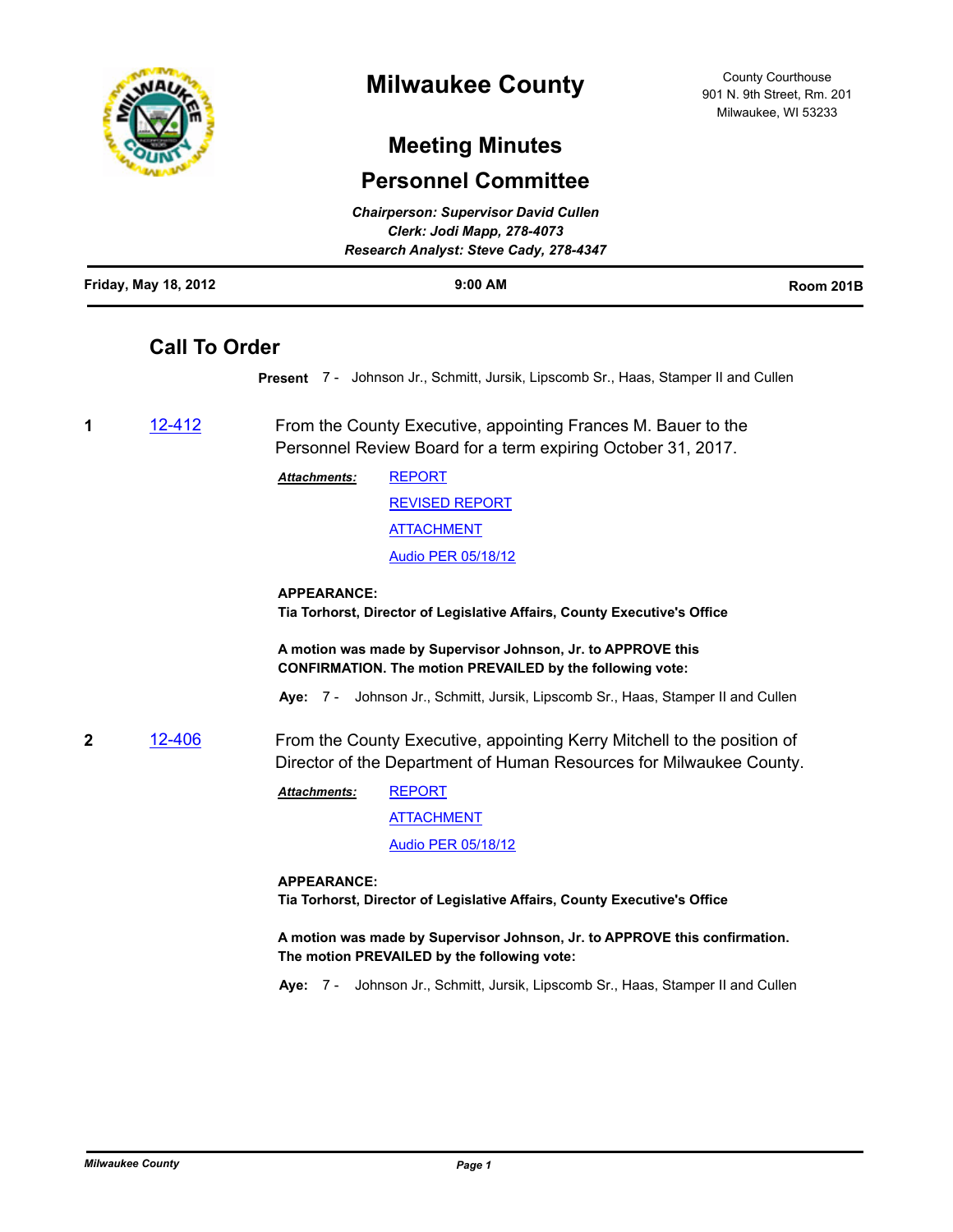**3** [12-419](http://milwaukeecounty.legistar.com/gateway.aspx?m=l&id=/matter.aspx?key=2917) From the Director, Department of Human Resources, relative to reclassification of existing positions, reallocations of non-represented positions, advancements within the pay range, and all revisions to Executive Compensation Positions (ECP). **(Recommendations to be implemented unless Supervisor(s) object.)**

> [REPORT](http://MilwaukeeCounty.legistar.com/gateway.aspx?M=F&ID=c2679d28-361d-482f-8397-abd279a5d4c3.pdf) *Attachments:*

> > [Audio PER 05/18/12](http://MilwaukeeCounty.legistar.com/gateway.aspx?M=F&ID=4a8984b6-8355-464a-8436-3d289ab09db3.MP3)

**APPEARANCE: Kerry Mitchell, Director, Department of Human Resources**

**This item was discussed with no action taken.**

**4** [12-414](http://milwaukeecounty.legistar.com/gateway.aspx?m=l&id=/matter.aspx?key=2912) From the Director, Department of Human Resources, relative to appointments at an advanced step of the pay range. **(INFORMATIONAL ONLY)**

> [REPORT](http://MilwaukeeCounty.legistar.com/gateway.aspx?M=F&ID=cfaf8752-108d-442d-91e7-e741b41fe862.pdf) *Attachments:*

> > [Audio PER 05/18/12](http://MilwaukeeCounty.legistar.com/gateway.aspx?M=F&ID=ad75a73d-8a68-402d-8d4a-5eb52a92e57c.MP3)

### **APPEARANCE: Kerry Mitchell, Director, Department of Human Resources**

**This item was discussed with no action taken.**

**5** [12-415](http://milwaukeecounty.legistar.com/gateway.aspx?m=l&id=/matter.aspx?key=2913) From the Director, Department of Human Resources, relative to dual employment, temporary assignments to a higher classification, temporary appointments, and emergency appointments. **(INFORMATIONAL ONLY)**

> [REPORT](http://MilwaukeeCounty.legistar.com/gateway.aspx?M=F&ID=5283f7d0-2e7e-467c-af78-5ed7ca866f55.pdf) *Attachments:*

> > [Audio PER 05/18/12](http://MilwaukeeCounty.legistar.com/gateway.aspx?M=F&ID=efce174d-89c4-4418-bdd7-9bbdff32c52d.MP3)

**APPEARANCES:**

**Kerry Mitchell, Director, Department of Human Resources Shawn Moore, Human Resources Coordinator, Department of Transportation**

**This item was discussed with no action taken.**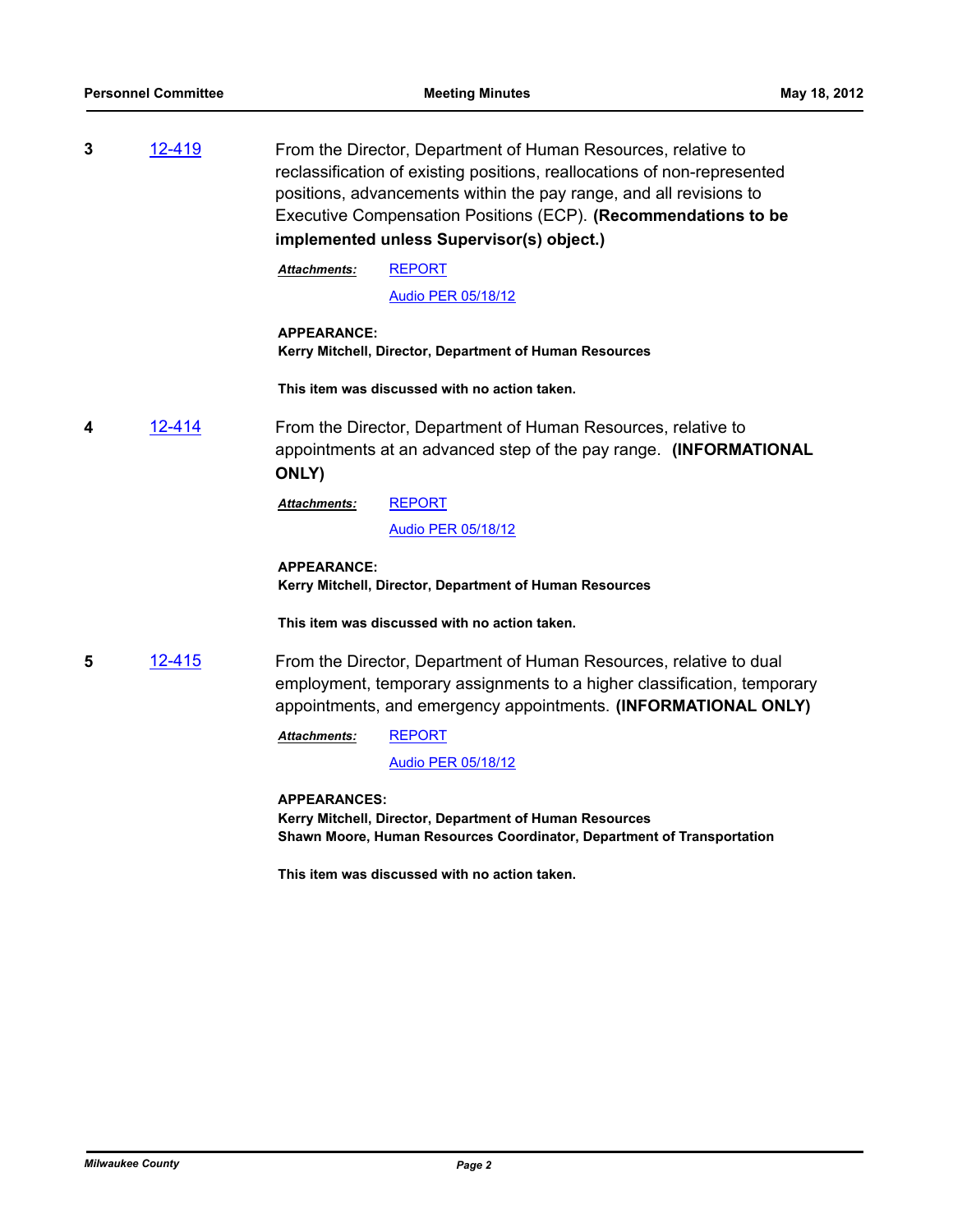**6** [12-261](http://milwaukeecounty.legistar.com/gateway.aspx?m=l&id=/matter.aspx?key=2769) From the Director of Human Resources, submitting recommendations for appropriate classifications and rates of pay for positions created in the 2012 Adopted Budget. **(03/09/2012: Referred to HR for follow-up report.)**

> [REPORT](http://MilwaukeeCounty.legistar.com/gateway.aspx?M=F&ID=d3bab1b7-8cb3-4ee2-994e-b4e63c2895d3.PDF) [RESOLUTION](http://MilwaukeeCounty.legistar.com/gateway.aspx?M=F&ID=f030afa4-4fe5-4719-bd36-b26f9dcbb186.doc) [FISCAL NOTE](http://MilwaukeeCounty.legistar.com/gateway.aspx?M=F&ID=024c5953-e792-4c98-be4f-179597f74dc4.doc) [Audio PER 03/09/12](http://MilwaukeeCounty.legistar.com/gateway.aspx?M=F&ID=3cd06256-105e-4f7a-969c-82b1153f3a5a.MP3) [REVISED REPORT](http://MilwaukeeCounty.legistar.com/gateway.aspx?M=F&ID=52b9a4cd-2fc6-4d3b-a0f0-4a55a8e60e35.pdf) [REVISED RESOLUTION](http://MilwaukeeCounty.legistar.com/gateway.aspx?M=F&ID=ca4fd46a-554c-480a-893d-5687007f4e27.doc) [REVISED FISCAL NOTE](http://MilwaukeeCounty.legistar.com/gateway.aspx?M=F&ID=0f20d028-f3b2-4450-ba7a-9f92733e9a37.pdf) [Audio PER 05/18/12](http://MilwaukeeCounty.legistar.com/gateway.aspx?M=F&ID=8d499a84-2a51-48f0-b87e-b61dad405967.MP3) *Attachments:*

#### **APPEARANCE:**

**Kerry Mitchell, Director, Department of Human Resources**

**A motion was made by Supervisor Johnson, Jr. to APPROVE this item. The motion PREVAILED by the following vote:**

**Aye:** 7 - Johnson Jr., Schmitt, Jursik, Lipscomb Sr., Haas, Stamper II and Cullen

- **7** [12-323](http://milwaukeecounty.legistar.com/gateway.aspx?m=l&id=/matter.aspx?key=2831) From the Director, Department of Transportation (DOT), and the Airport Director requesting authorization to double-fill one Automotive and Equipment Service Technician DOT position until such time as the incumbent is fully registered with the Office for Persons with Disabilities and/or until a regular appointment can be made to fill the vacancy.
	- [DEPT. REPORT](http://MilwaukeeCounty.legistar.com/gateway.aspx?M=F&ID=bbab8d6f-2b57-4ad8-8725-905e91fdb606.pdf) **[RESOLUTION](http://MilwaukeeCounty.legistar.com/gateway.aspx?M=F&ID=30a15b47-2c77-4f02-b15a-53db7d5ffeb3.doc)** [FISCAL NOTE](http://MilwaukeeCounty.legistar.com/gateway.aspx?M=F&ID=34dbe90e-1f3e-416d-be58-20f44dfd084e.doc) [DHR REPORT](http://MilwaukeeCounty.legistar.com/gateway.aspx?M=F&ID=fc3a8196-e8be-4a12-8282-f23da7533576.pdf) [Audio PER 05/18/12](http://MilwaukeeCounty.legistar.com/gateway.aspx?M=F&ID=9d074e49-da48-46f1-9ce3-9fbaa8fea115.MP3) *Attachments:*

#### **APPEARANCE:**

**Terry Blue, Deputy Director, General Mitchell International Airport**

**A motion was made by Supervisor Schmitt to APPROVE this item. The motion PREVAILED by the following vote:**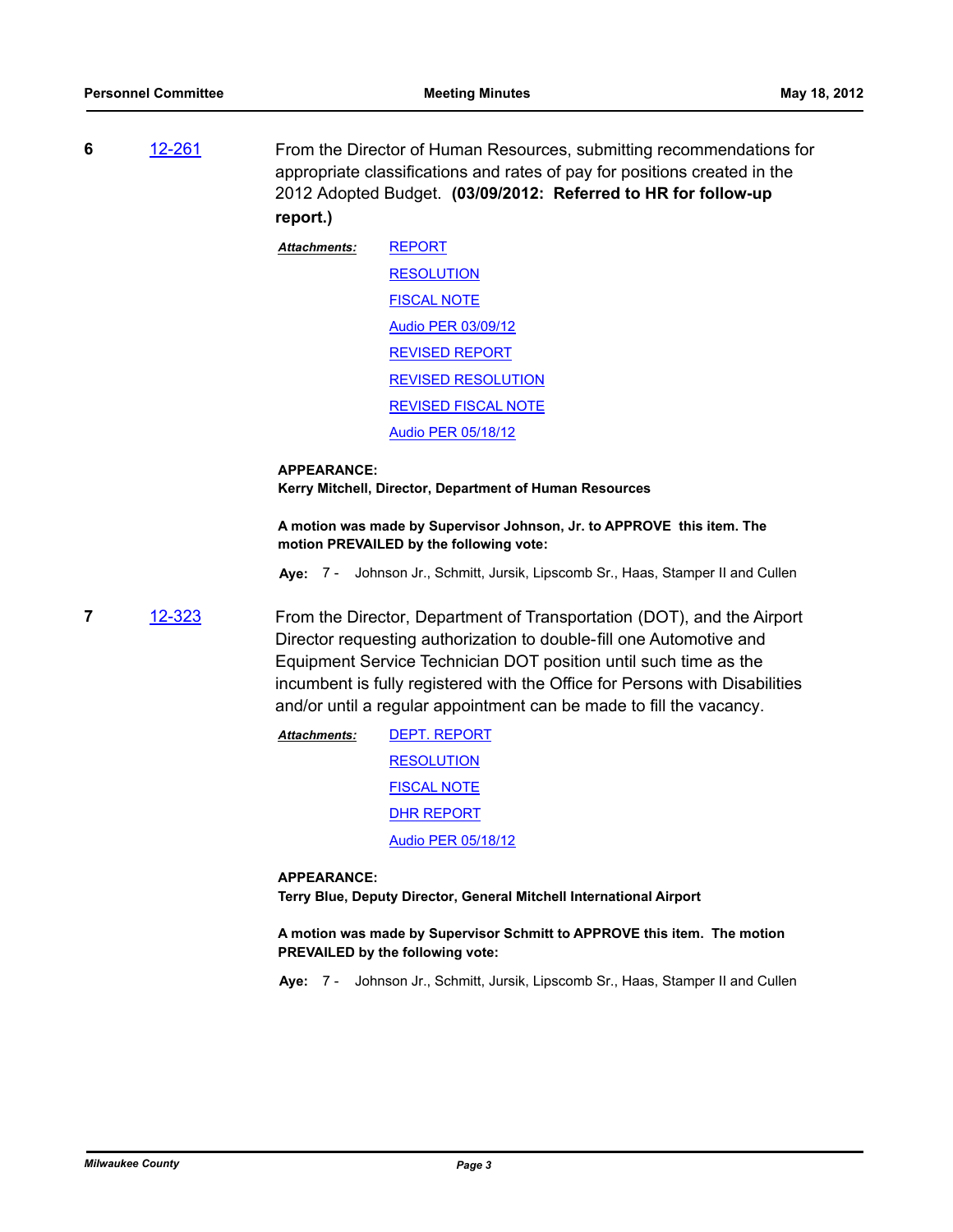**8** [12-373](http://milwaukeecounty.legistar.com/gateway.aspx?m=l&id=/matter.aspx?key=2871) From the Office of the Sheriff, requesting authorization to grant a leave of absence for Captain Nancy Evans from the Classified to the Unclassified Service, in accordance with Wisconsin State Statute 59.26(1) and in conformity with County Ordinances. **(Referred to the Committees on Judiciary, Safety, and General Services and Personnel.)**

> **[REPORT](http://MilwaukeeCounty.legistar.com/gateway.aspx?M=F&ID=14826789-971b-42e6-a5a5-a7a264034678.pdf)** [RESOLUTION](http://MilwaukeeCounty.legistar.com/gateway.aspx?M=F&ID=ad626772-b9ac-4368-973e-09d3b3ca324f.doc) [FISCAL NOTE](http://MilwaukeeCounty.legistar.com/gateway.aspx?M=F&ID=80c974e5-db2f-46e2-91d7-aec746713491.doc) [Audio PER 05/18/12](http://MilwaukeeCounty.legistar.com/gateway.aspx?M=F&ID=aadf63b6-a212-4725-a25a-6748cd902a26.MP3) *Attachments:*

**APPEARANCES:**

**Deputy Inspector Richard Schmidt, Office of the Sheriff Major Nancy Evans, Office of the Sheriff Mark Grady, Deputy, Corporation Counsel**

**Roy Felber, Milwaukee Deputy Sheriff's Association, appeared and spoke regarding this item.**

**A motion was made by Supervisor Johnson, Jr. to APPROVE this item. The motion PREVAILED by the following vote:**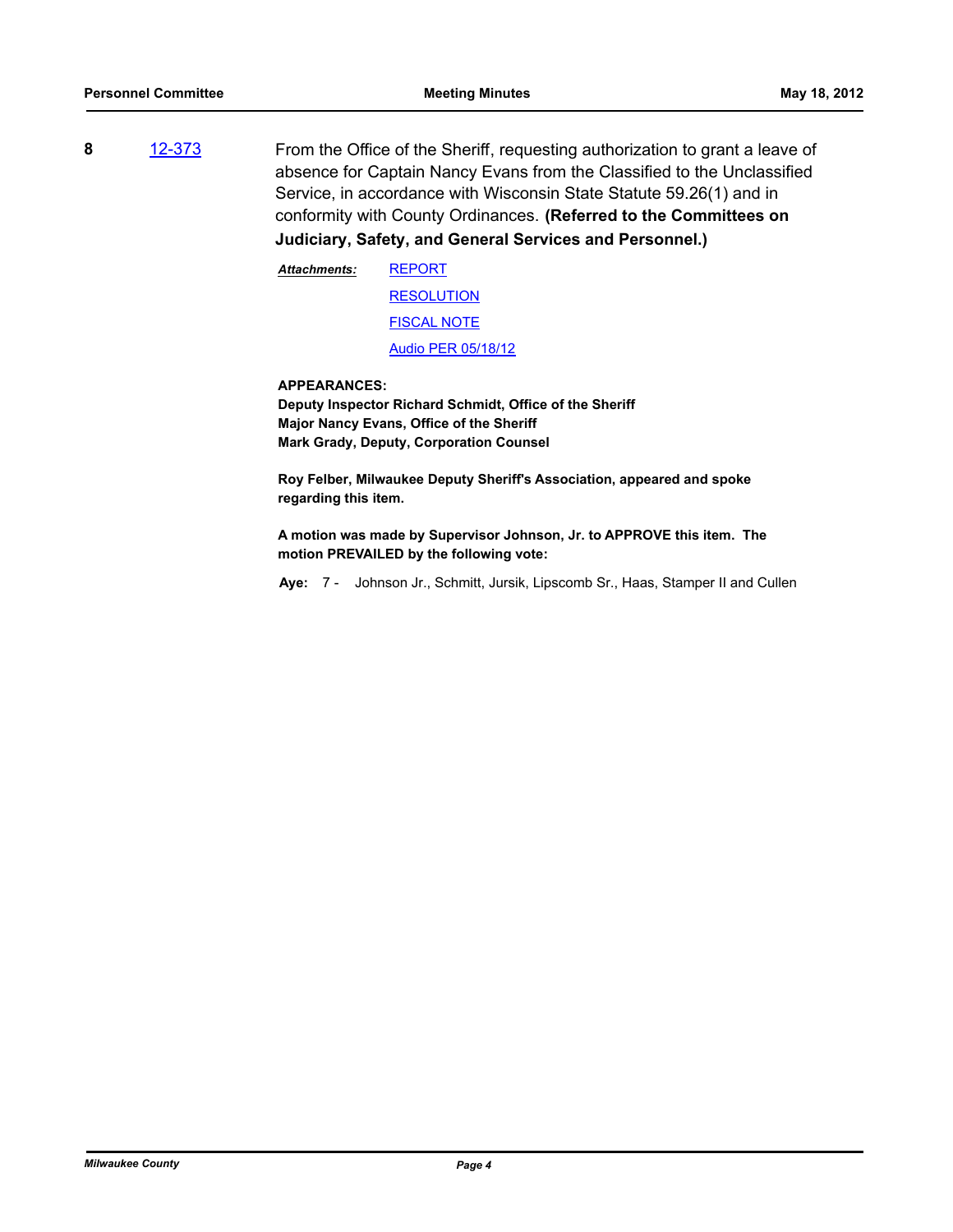## **RECOMMENDATIONS RELATIVE TO CLASSIFICATION AND RATES OF PAY FOR CREATION OF POSITIONS IF RECOMMENDED BY THE COMMITTEE ON FINANCE AND AUDIT:**

- **9** [12-133](http://milwaukeecounty.legistar.com/gateway.aspx?m=l&id=/matter.aspx?key=2640) From the Director, Department of Parks, Recreation and Culture, requesting authorization to create two additional classifications (Park Worker III; Park Worker IV) within the Seasonal Park Worker position and to create three steps within each Park Worker classification. **(Referred to the Committees on Finance and Audit and Personnel and the Departments of Administrative Services and Human Resources.)**
	- [DEPT. REPORT](http://MilwaukeeCounty.legistar.com/gateway.aspx?M=F&ID=656ba260-0a9c-4c68-a2b9-d23b3c2fa8ff.doc) [DEPT. REVISED REPORT](http://MilwaukeeCounty.legistar.com/gateway.aspx?M=F&ID=108c0998-c259-4216-adda-0f74be0fb429.pdf) [DHR REPORT](http://MilwaukeeCounty.legistar.com/gateway.aspx?M=F&ID=44d96d7c-72dd-4105-9fb8-cab967290ca9.pdf) [DAS REPORT](http://MilwaukeeCounty.legistar.com/gateway.aspx?M=F&ID=0cd448c0-5435-45dd-bee2-b05e0457b9cf.pdf) **[RESOLUTION](http://MilwaukeeCounty.legistar.com/gateway.aspx?M=F&ID=0144ef25-e836-4fb3-8885-553f3ce41ce0.doc)** [FISCAL NOTE](http://MilwaukeeCounty.legistar.com/gateway.aspx?M=F&ID=fabd5ddf-6fbd-49b1-89b2-4828973d13bd.pdf) **[CB Resolution](http://MilwaukeeCounty.legistar.com/gateway.aspx?M=F&ID=24b46fcf-3839-44ad-b42d-d248f34ec230.doc)** [Audio FA 05/17/12](http://MilwaukeeCounty.legistar.com/gateway.aspx?M=F&ID=5cd073dd-47dc-4d9a-a4d8-0d29f00cae4d.MP3) [Audio PER 05/18/12](http://MilwaukeeCounty.legistar.com/gateway.aspx?M=F&ID=836a6195-7469-406b-b8de-aad440334b27.MP3) *Attachments:*

#### **APPEARANCE:**

**Laura Schloesser, Chief of Administration and External Affairs, Department of Parks, Recreation, and Culture**

**A motion was made by Supervisor Schmitt to CONCUR with the recommendation of the Committee on Finance and Audit and approve this item. The motion PREVAILED by the following vote:**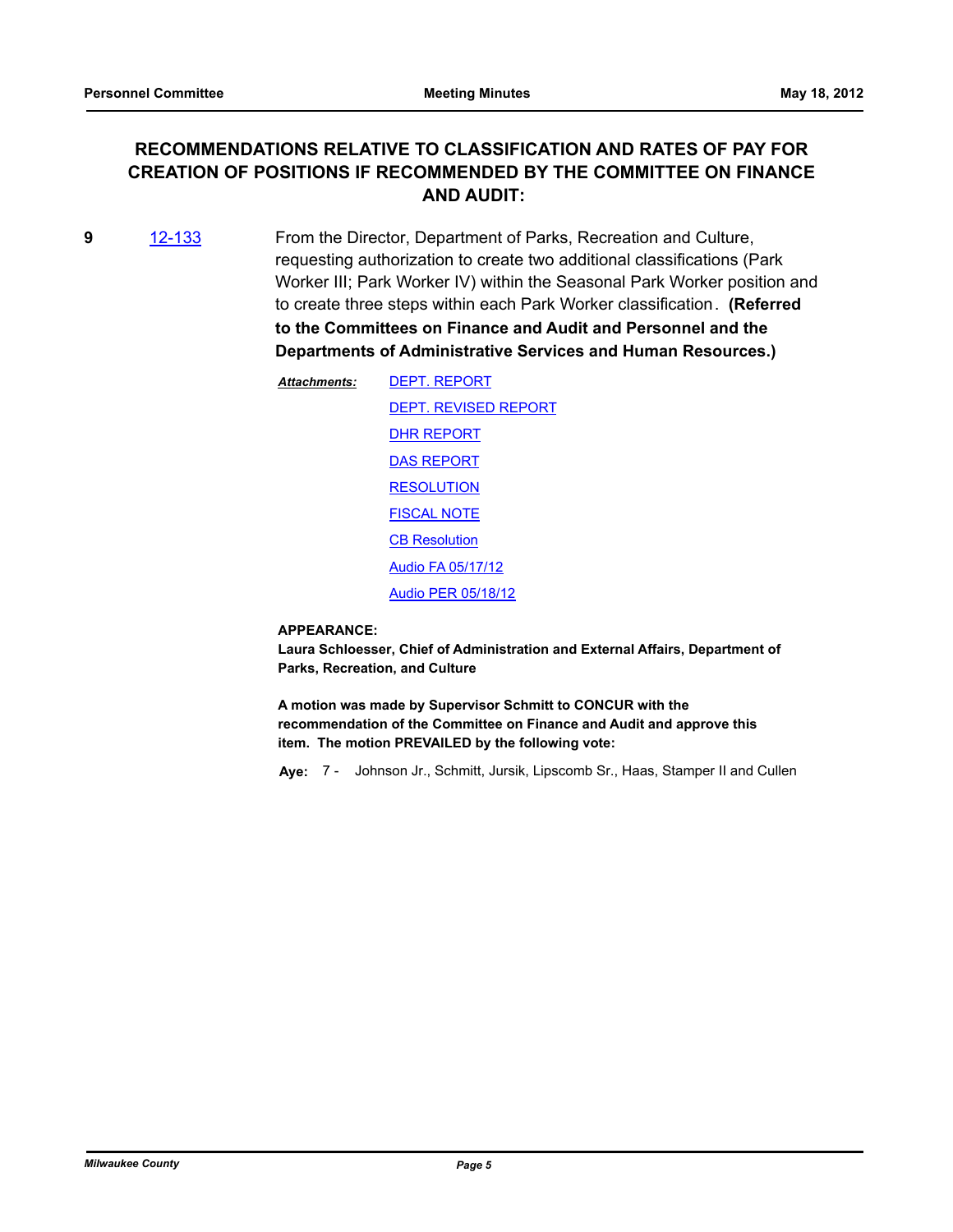**10** [12-324](http://milwaukeecounty.legistar.com/gateway.aspx?m=l&id=/matter.aspx?key=2832) From the Director, Department of Family Care, requesting authorization to abolish one Marketing Coordinator position and create one Assistant Director-Family Care position in the Department of Family Care. **(Referred to the Committees on Finance and Audit and Personnel and the Departments of Administrative Services and Human Resources.)**

| Attachments: | <b>DEPT. REPORT</b>      |
|--------------|--------------------------|
|              | DHR REPORT               |
|              | <b>DAS REPORT</b>        |
|              | <b>RESOLUTION</b>        |
|              | <b>FISCAL NOTE</b>       |
|              | <b>CB Resolution</b>     |
|              | <b>Audio FA 05/17/12</b> |
|              | Audio PER 05/18/12       |

### **APPEARANCE:**

**Maria Ledger, Director, Department of Family Care**

**A motion was made by Supervisor Johnson, Jr. to CONCUR with the recommendation of the Committee on Finance and Audit and approve this item. The motion PREVAILED by the following vote:**

**Aye:** 6 - Johnson Jr., Schmitt, Lipscomb Sr., Haas, Stamper II and Cullen

**No:** 1 - Jursik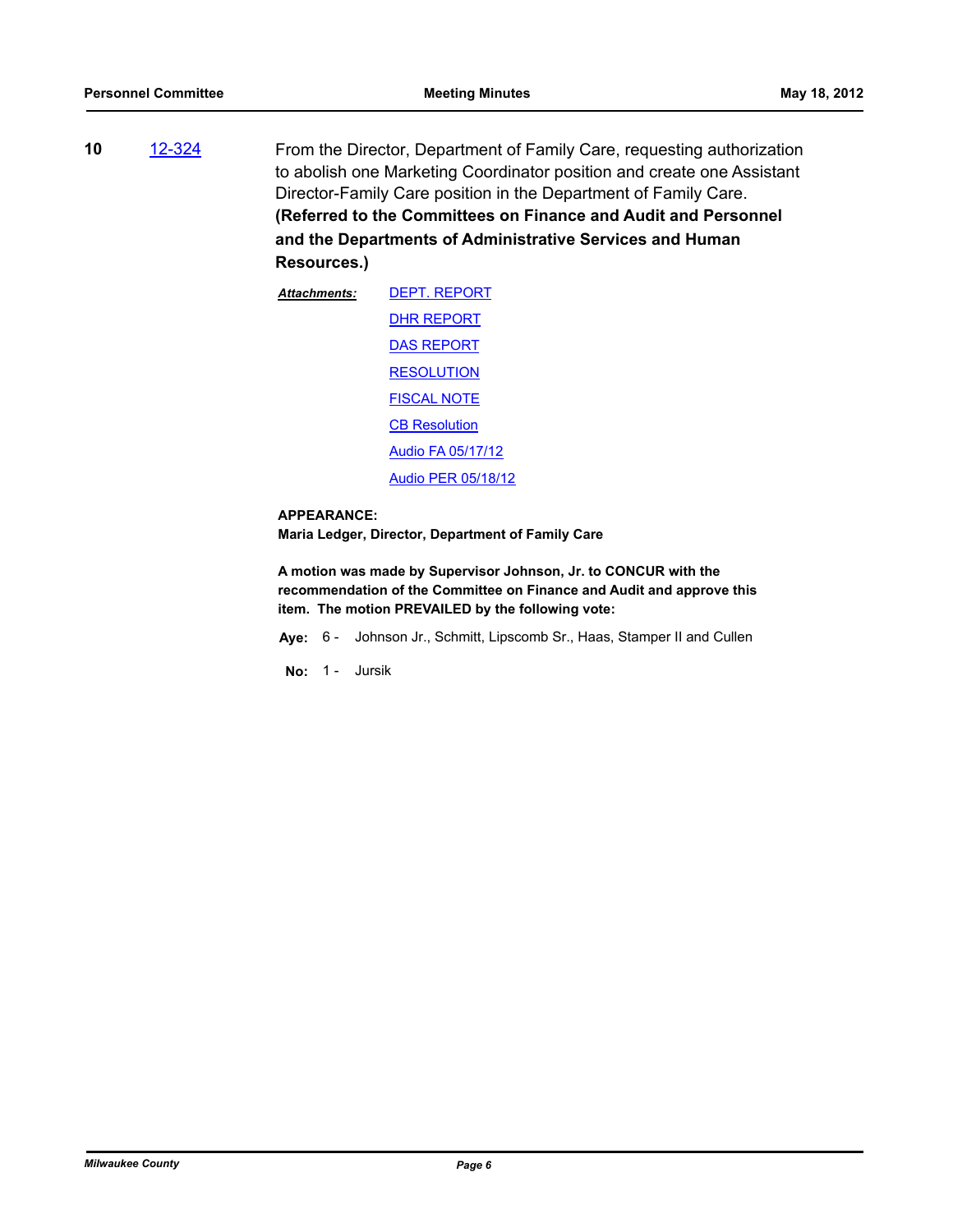**Item #s 11 and 12 were considered together.**

**COLLECTIVE BARGAINING (CAUCUS) (CLOSED SESSION): The Committee may adjourn into closed session under the provisions of Wisconsin Statutes, Sections 19.85(1)(c), (g), and (e) for the purpose of the Committee receiving oral or written advise from legal counsel concerning strategy to be adopted with respect to pending or possible litigation with regard to the following matter(s):**

- **11** [12-39](http://milwaukeecounty.legistar.com/gateway.aspx?m=l&id=/matter.aspx?key=2772) From Corporation Counsel, providing a status update on pending litigation. **(INFORMATIONAL ONLY UNLESS OTHERWISE DIRECTED BY THE COMMITTEE)**
	- [MARCH UPDATE \(JS&GS\)](http://MilwaukeeCounty.legistar.com/gateway.aspx?M=F&ID=ba1af95b-7574-4f5a-ace7-7ab2e091f5d3.pdf) [MARCH UPDATE \(PER\)](http://MilwaukeeCounty.legistar.com/gateway.aspx?M=F&ID=19ac18a4-f0ca-437f-9a96-3eec67a5b257.doc) [Audio JUD 03/01/12](http://MilwaukeeCounty.legistar.com/gateway.aspx?M=F&ID=f0f3f6b3-b4f3-40c9-823a-26eb2095125d.MP3) [Audio PER 03/09/12](http://MilwaukeeCounty.legistar.com/gateway.aspx?M=F&ID=e99da4a4-7b5c-44d6-9989-a17e334e13c9.MP3) [MAY UPDATE \(JS&GS & PER\)](http://MilwaukeeCounty.legistar.com/gateway.aspx?M=F&ID=1cdd8984-c957-431e-9cbd-4509b46e2e1c.docx) [Audio PER 05/18/12](http://MilwaukeeCounty.legistar.com/gateway.aspx?M=F&ID=d4da7efe-0293-4ddf-9c2b-b457454992a8.MP3) *Attachments:*

#### **APPEARANCES:**

**Mark Grady, Deputy, Corporation Counsel Fred Bau, Labor Relations Specialist, Department of Labor Relations**

**A motion was made by Supervisor Johnson, Jr. to adjourn into closed session under the provisions of Wisconsin Statutes, Sections 19.85(1)(c), (g), and (e) for the purpose of discussing Items 11 and 12. At the conclusion of the closed session, the Committee may reconvene in open session to take whatever action(s) it may deem necessary on the aforesaid items. The motion PREVAILED by the following vote:**

**Aye:** 7 - Johnson Jr., Schmitt, Jursik, Lipscomb Sr., Haas, Stamper II and Cullen

**12** [12-31](http://milwaukeecounty.legistar.com/gateway.aspx?m=l&id=/matter.aspx?key=2657) Deliberation, negotiation or re-negotiation of collective bargaining agreements.

> [Audio PER 01/27/12](http://MilwaukeeCounty.legistar.com/gateway.aspx?M=F&ID=58ab903d-da07-4f82-aa77-f99c60f238a8.MP3) [Audio PER 03/09/12](http://MilwaukeeCounty.legistar.com/gateway.aspx?M=F&ID=43f29d04-1743-491a-ba21-ea032a2dc767.MP3) [Audio PER 05/18/12](http://MilwaukeeCounty.legistar.com/gateway.aspx?M=F&ID=ec46405d-d510-4d7d-b983-3f3970b504e8.MP3) *Attachments:*

#### **APPEARANCES:**

**Mark Grady, Deputy, Corporation Counsel Fred Bau, Labor Relations Specialist, Department of Labor Relations**

**A motion was made by Supervisor Johnson, Jr. to adjourn into closed session under the provisions of Wisconsin Statutes, Sections 19.85(1)(c), (g), and (e) for the purpose of discussing Items 11 and 12. At the conclusion of the closed session, the Committee may reconvene in open session to take whatever action(s) it may deem necessary on the aforesaid items. The motion PREVAILED by the following vote:**